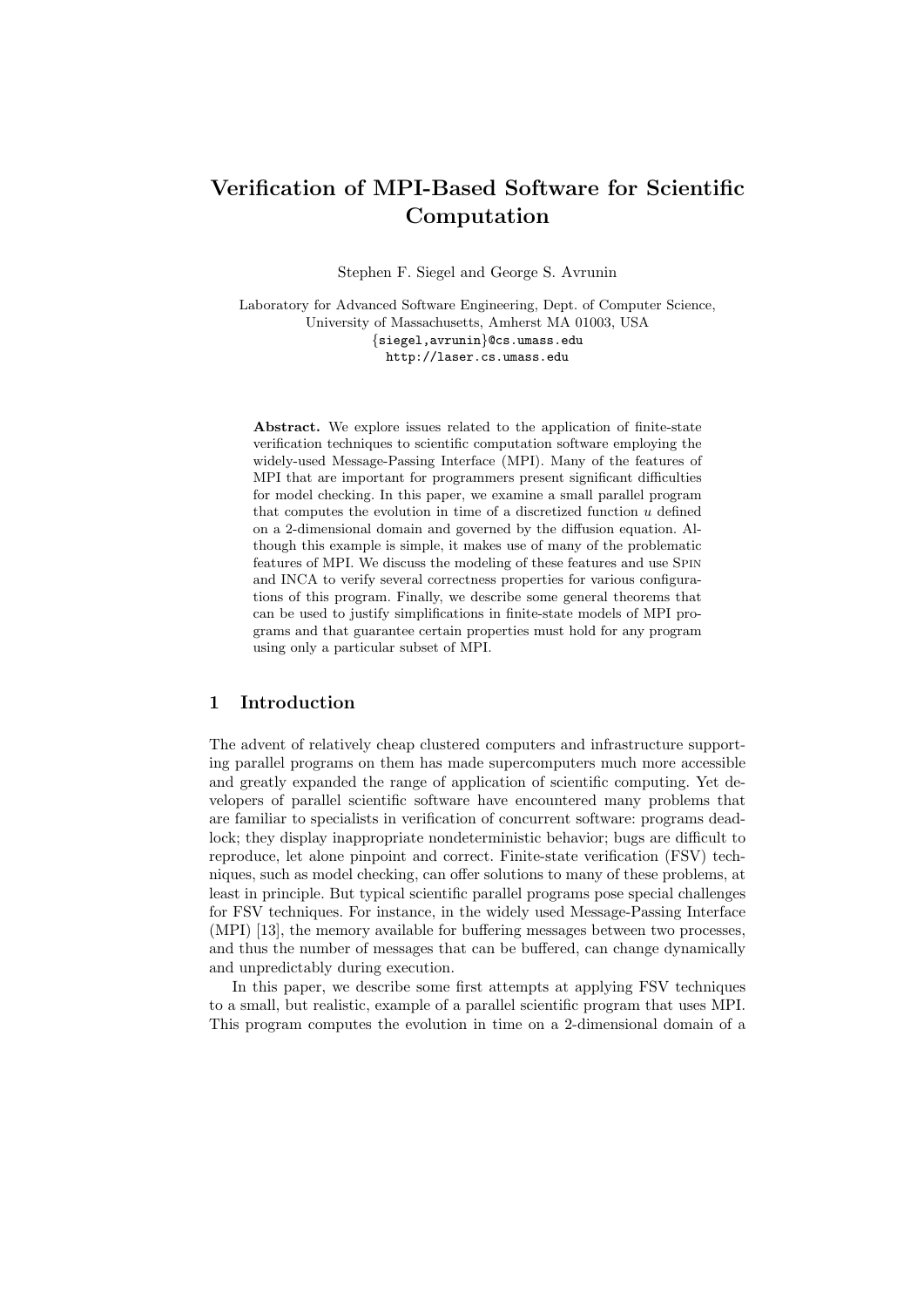discretized function governed by the differential equation known as the "diffusion" (or "heat") equation. We discuss some of the issues in modeling such programs and present the results of verifying several data-independent properties of the communication skeletons of various configurations of this program, using SPIN  $[7]$  and INCA  $[3, 15]$ . Finally, we describe some theorems that can be used to justify simplifications in models of MPI programs, and that guarantee certain properties must hold for programs using only a particular subset of MPI.

In the next section, we briefly discuss the basic MPI constructs and introduce our example program, Diffusion2d. In section 3, we explain how we modeled this program for Spin and present the results of our initial attempts to verify properties with Spin. We then discuss modeling and verification with INCA. In section 5, we present the theorems. In section 6, we briefly describe some related work, and we discuss our conclusions and plans for future work in section 7.

# 2 The Message-Passing Interface and an Example Program

Most parallel scientific programs rely on message-passing for inter-process communication. The basic ideas of this paradigm have been around since the late 1960s, and by the early 1990s, several different and incompatible message-passing systems were being used to develop significant applications. The desire for portability and a recognized standard led to the creation of the Message-Passing Interface, which defines the precise syntax and semantics for a library of functions for writing message-passing programs in a language such as C or Fortran. Since that time, a number of high-quality proprietary and open-source MPI implementations have become available on almost any platform, and MPI has become the de facto standard for parallel scientific software.

#### 2.1 MPI Basics

An MPI program consists of autonomous processes executing their own code in an MIMD style, although in practice the code executed by the different processes is often identical. The processes communicate by calls to functions implementing the MPI communication primitives. There are more than 140 such functions in the MPI-1 Standard. In this section, we briefly describe a few of the most basic ones, those used in our Diffusion2d example.

Each of the MPI functions described here takes, as one of its arguments, an MPI communicator. A communicator specifies a set of processes which may communicate with each other through MPI functions. Given a communicator with n processes, the processes are numbered 0 to  $n-1$ ; this number is referred to as the rank of the process in the communicator. MPI provides a pre-defined communicator, MPI\_COMM\_WORLD, which represents the set of all processes.

The simplest function for sending a message from one process to another is the standard mode, blocking send function, with the form

MPI\_SEND(buf, count, datatype, dest, tag, comm),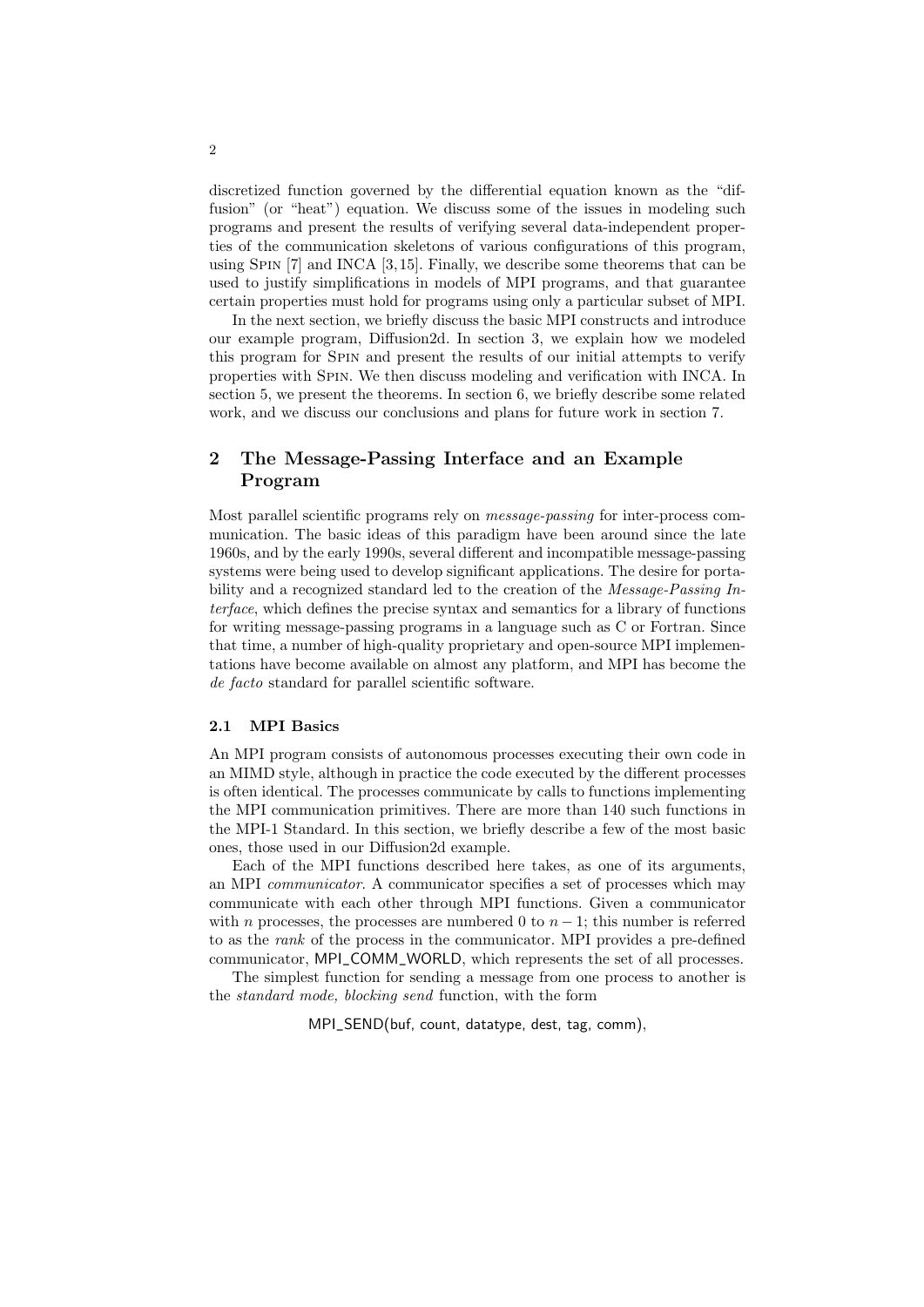where buf is the address of the first element in the sequence of data to be sent; count is the number of elements in the sequence, datatype indicates the type of each element in the sequence; dest is the rank of the process to which the data is to be sent; tag is an integer that may be used to distinguish the message; and comm is a handle representing the communicator in which this communication is to take place.

The simplest function for receiving a message is the blocking receive function, with the form

#### MPI\_RECV(buf, count, datatype, source, tag, comm, status).

Here, buf is the address for the beginning of the segment of memory into which the incoming message is to be stored. The integer count specifies an upper bound on the number of elements of type datatype to be received. The integer source is the rank of the sending process and the integer tag is the tag identifier. However, unlike the case of MPI\_SEND, these last two parameters may take the wildcard values MPI\_ANY\_SOURCE and MPI\_ANY\_TAG, respectively. The parameter comm represents the communicator, while status is an "out" parameter used by the function to return information about the message that has been received. An MPI receive operation will only select a message for reception if the source, tag, and communicator of the message match the corresponding receive parameters appropriately.

The MPI implementation may decide to buffer an outgoing message. On the other hand, the implementation may decide to block the sending process, perhaps until the size of the system buffer becomes sufficiently small, before sending out the message. Finally, the system may decide to block the sending process until the receiving process is at a matching receive, and there is no pending message in the system buffer that also matches that receive. If the implementation chooses this last option, we say that it forces this particular send to be synchronous.

The MPI Standard requires that messages be nonovertaking, in the sense that two messages from a single sender to single destination, both matching the same receive, can only be received in the order in which they were sent. But this is the only guarantee concerning the order in which messages are received—if two different processes send messages to the same process, the messages may be received in the order opposite to that in which they were sent.

MPI also provides non-blocking send and receive operations in which, for example, a sending process can continue execution even before the system has finished copying the message from the send buffer. In addition, both the blocking and non-blocking sends come in several modes. We have described the standard mode, but there are also the *synchronous*, *buffered*, and *ready* modes.

It is common in MPI programs to have processes exchange data, either directly, when two processes send to and receive from each other, or more generally, as when each process in a grid sends to one neighbor and receives from another neighbor. In such cases, each process must execute one send and one receive, but if the program is coded so that each process first sends and then receives, the program will deadlock if, for example, the MPI implementation chooses to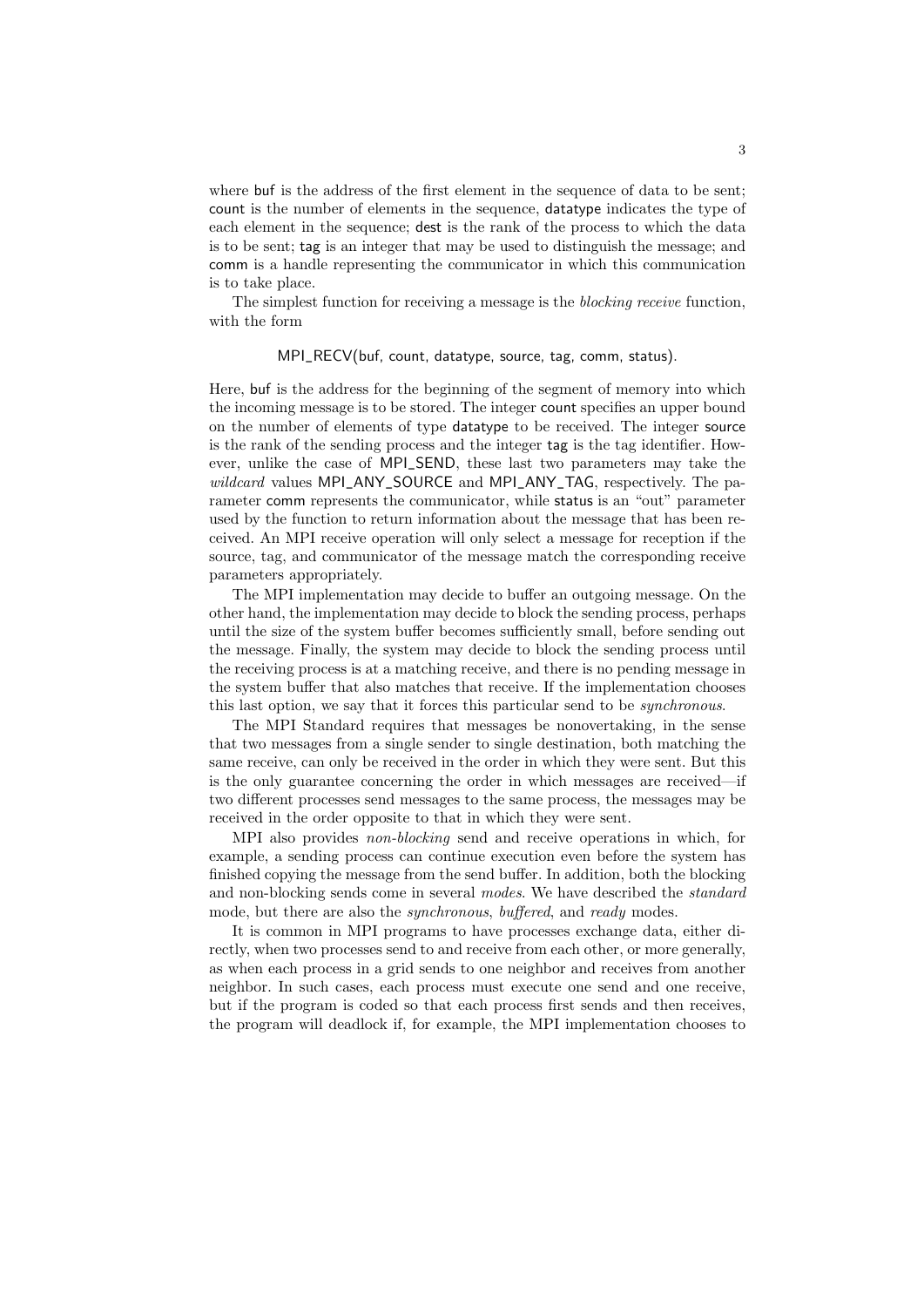synchronize all the sends. The situation occurs frequently enough that MPI provides a special function that executes a send and a receive in one invocation, as if the process forks off two independent threads—one executing the send, the other the receive—and returns when both have completed. This function has the form

MPI\_SENDRECV(sendbuf, sendcount, sendtype, dest, sendtag, recvbuf, recvcount, recvcount, recvtype, source, recvtag, comm, status).

The first 5 parameters are the usual ones for send, the next 5 together with status are the usual ones for receive, and comm specifies the communicator for both the send and receive.

Finally, MPI provides a function MPI\_BARRIER(comm) that is used to force all processes in the communicator comm to synchronize at a certain point.

#### 2.2 Diffusion2d

Diffusion2d is a parallel program that computes the evolution in time of a discretized function  $u$  defined on a 2-dimensional domain and governed by the diffusion equation. It is the "teacher's solution" to a programming project for a course in Parallel Programming (taught by Andrew Siegel) at the University of Chicago. Though quite simple, it has many features common in scientific programs: the physical domain is divided into a "grid" in which one process is responsible for each section; each process also maintains a number of "ghostcells" that mirror the contents of cells on neighboring processes. The program is written mostly in C, with some Fortran, and consists of 1036 lines spread out over six files. Slightly more than half this total consists of a generic package for dealing with grid structures; this package includes the exchangeGhostCells and grid\_write functions defined below.

Our first task was to create a more compact and abstract representation of the code which captured the essential communication infrastructure. We follow the convention of [6, 17] in using uppercase sans serif type for the general functions, and mixed-case typewriter font for their C bindings. We also abbreviate the parameter lists by including only the send buffer and destination for a send, and the receive buffer and source for a receive, resulting in the following pseudo-code:

```
int nprocsx, nprocsy, nxl, nyl, nprint, nsteps;
int myproc, mycoord0, mycoord1;
int upperNabe, lowerNabe, leftNabe, rightNabe;
int[,] u;
int[] send_buf, recv_buf, buf;
void main() {
 int iter = 0;
 // read nprocsx, nprocsy, nxl, nyl, nprint, nsteps
 MPI_Init();
 myproc = MPI_Comm_Rank();
 mycoord0 = myproc % nprocsx; mycoord1 = myproc / nprocsx;
```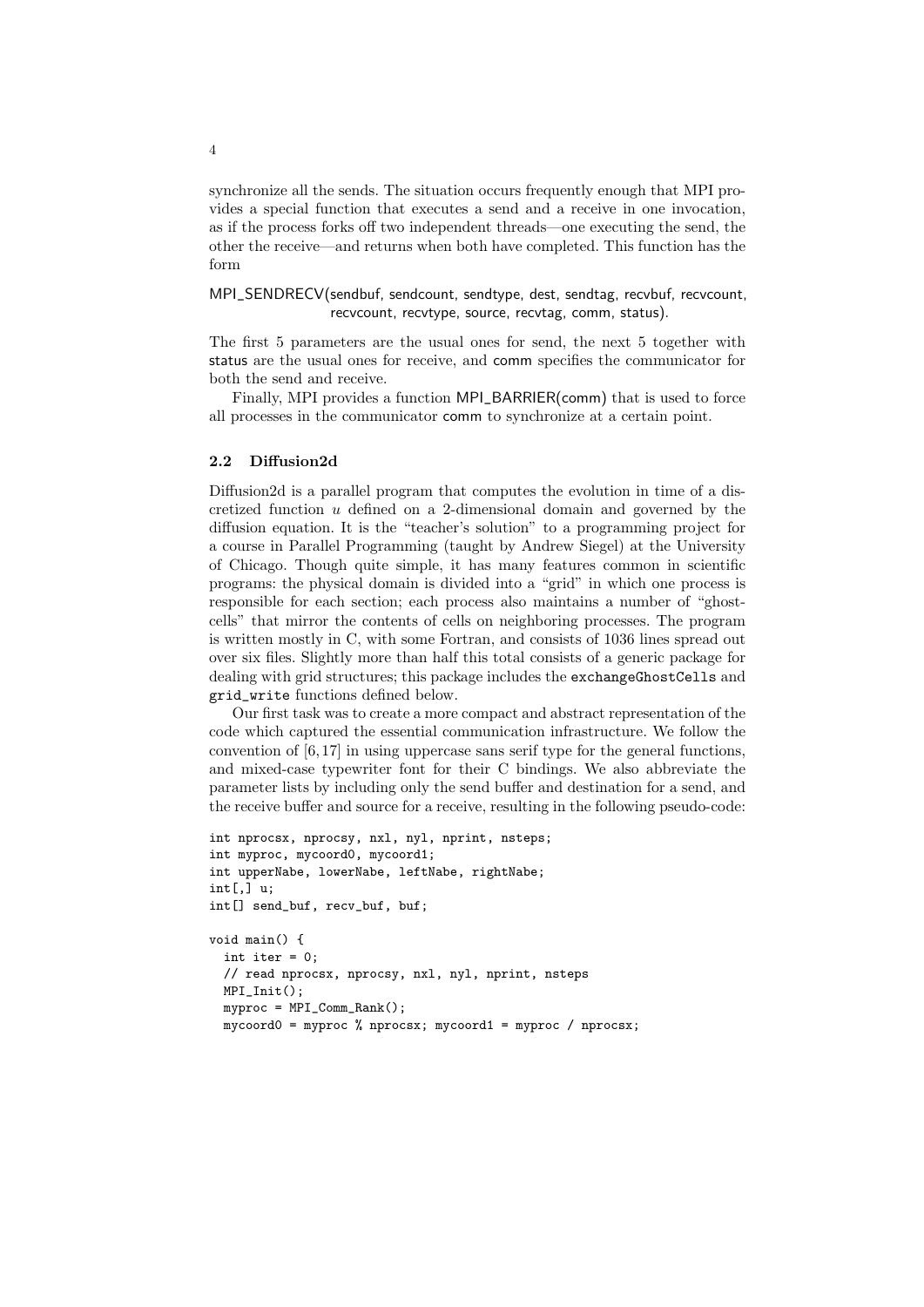```
upperNabe = mycoord0 + nprocsx*((mycoord1 + 1)\n<sub>hprocsy</sub>);
  lowerNabe = mycoord0 + nprocsx*((mycoord1 + nprocsy - 1)%nprocsy);
  leftNabe = (mycoord0 + nprocsx - 1)%nprocsx + nprocsx*mycoord1;
  rightNabe = (mycoord0 + 1)%nprocsx + nprocsx*mycoord1;
  send_buf = new int[nxl]; recv_lwt = new int[nxl]; buf = new int[nxl];
  u = new int[nxl+2,nyl+2];
  setInitialValues();
  exchangeGhostCells();
  MPI_Barrier();
  for (iter = 1; iter \leq nsteps; ++iter) {
    update(u);
    exchangeGhostCells();
    if ((iter % nprint) == 0) grid_write();
  }
  MPI_Barrier();
  MPI_Finalize();
}
void exchangeGhostCells() {
  for (int i = 1; i \leq n \times 1; +i) send_buf[i-1] = u[i,1];
  MPI_Sendrecv(send_buf, lowerNabe, recv_buf, upperNabe);
  for (int i = 1; i \leq n \times 1; +i) u[i, nyl+1] = rev_buf[i-1];
  for (int i = 1; i \leq n \times 1; +i) send_buf[i-1] = u[i,nyl];
  MPI_Sendrecv(send_buf, upperNabe, recv_buf, lowerNabe);
  for (int i = 1; i \leq n \times 1; +i) u[i, 0] = rev\_buf[i-1];
  for (int j = 1; j \leq ny1; ++j) send_buf[j-1] = u[1,j];
  MPI_Sendrecv(send_buf, leftNabe, recv_buf, rightNabe);
  for (int j = 1; j \leq ny1; ++j) u[nx1+1,j] = rev_buf[j-1];
  for (int j = 1; j \leq ny1; ++j) send_buf[j-1] = u[nxl,j];
  MPI_Sendrecv(send_buf, rightNabe, recv_buf, leftNabe);
  for (int j = 1; j \leq ny1; ++j) u[0,j] = \text{recv\_buf}[j-1];
}
void grid_write() {
  if (myproc != 0) {
    for (int n = 0; n < nprocsy; +n)
      if (mycoord1 == n)for (int j = 1; j \leq ny1; ++j)
          for (int m = 0; m < nprocsx; ++m)
            if (mycoord0 == m) <i>MPI\_Send(u[1..nxl,j], 0);</i>} else {
    for (int n = 0; n <nprocsy; +n)
      for (int j = 1; j \leq ny1; ++j)
        for (int m = 0; m < nprocsx; ++m) {
          int from_proc = m + nprocsx*n;
          if (from_proc != 0) MPI_Recv(buf, from_proc);
          else for (int i = 0; i < nxl; ++i) buf[i] = u[i+1,j];
          disk_write(buf);
        }
  }
 MPI_Barrier();
}
```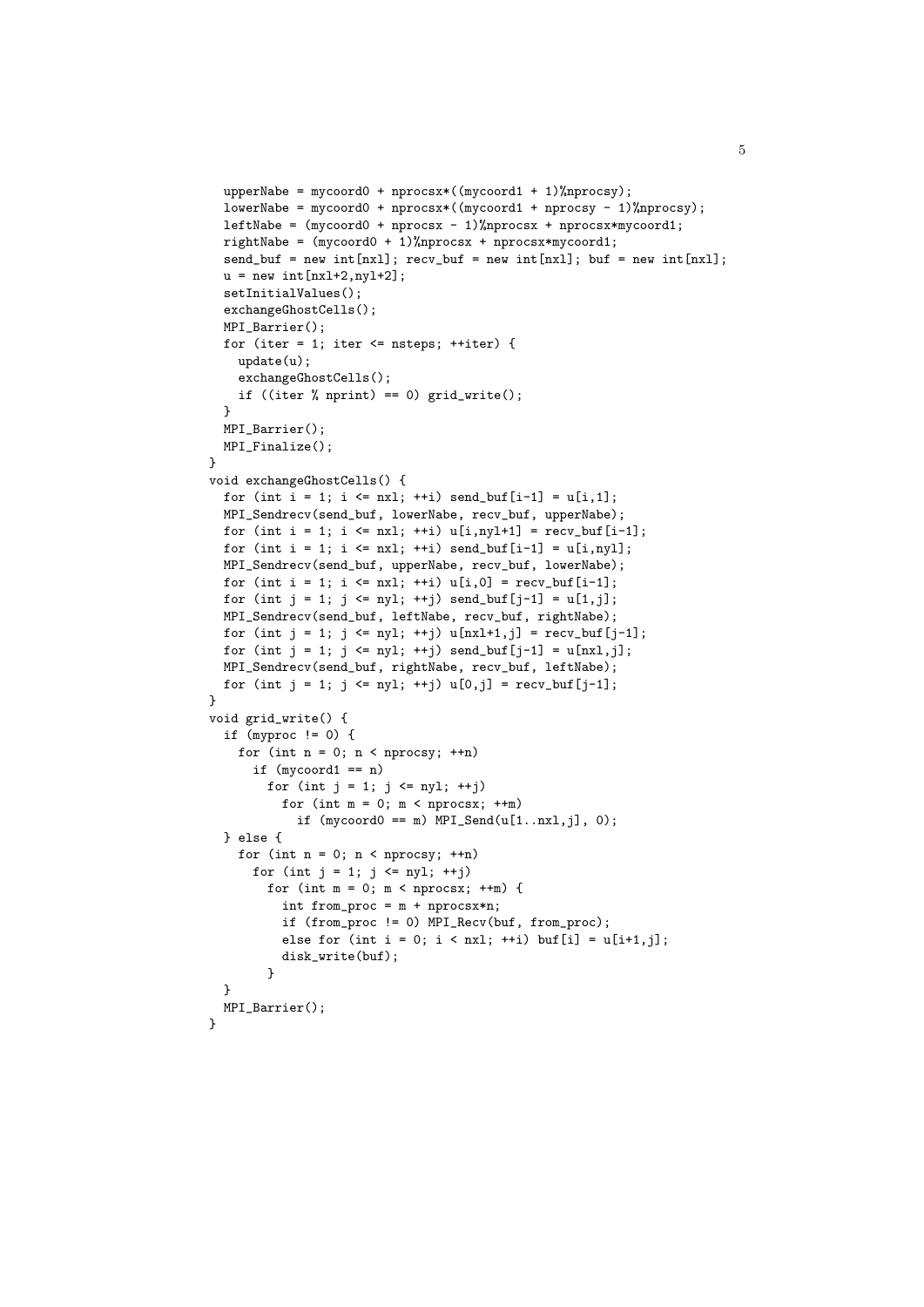Each process executes its own copy of this code, and all of the variables are local to this process. One process may take a different execution path through the code than another by branching on its rank. The total number of processes is specified by a flag to the MPI implementation when the program is executed.

The first six variables in the code are read from a file at the beginning of program execution; they act essentially as the parameters which define the geometry of the grid, the number of loop iterations, and the frequency with which the data are to be written to disk. (Actually, the original source code implicitly requires that  $nx1 = ny1$ , so there are really only 5 parameters.) The processes themselves may be thought of as being arranged in a global  $M \times N$ grid, where  $M =$ **nprocsx** and  $N =$ **nprocsy**. The variable **myproc** is set to the rank r of this process; it is obtained from the MPI infrastructure via the function MPI\_COMM\_RANK. The position of this process on the global grid is  $(m, n) =$ (mycoord0, mycoord1), where  $0 \le m \le M$ ,  $0 \le n \le N$ , and  $r = m + nM$ .

The next four variables are used to store the ranks of the neighboring processes. The grid "wraps" around in both the  $x$ - and  $y$ -directions, so every process has an upper, lower, left, and right neighbor. The four neighbors are not necessarily distinct. In fact, if  $nprocsx = 1$  then this process will be its own left and right neighbor, and if  $nprocsy = 1$  this process will be its own lower and upper neighbor. In these cases some of the MPI calls will actually send messages from a process to itself; this is allowed by MPI.

The variable u is used to store the values of the function that is evolving with time. It stores the values of this function for the coordinates that lie within the portion of the grid corresponding to this process. The dimensions of u are  $(nx1 + 2) \times (ny1 + 2)$  because the top and bottom rows, and the left and right columns, are used to store the ghost cells—these are the cells that mirror the corresponding cells in the neighboring processes. (The four "corner" positions are not used.) The next three variables are used as temporary buffers for the MPI communication carried out in exchangeGhostCells and grid\_write.

After initializing the variables, the basic structure of execution is relatively simple. First, a ghost-cell exchange is carried out. This updates the ghost cells by sending out the current values of the boundary cells to the appropriate neighbors and in turn receiving the values of their boundary cells, and storing the received values into the ghost-cell positions of u.

Next, a barrier is called, and then the main loop begins. In each iteration, first the values of  $u[1..nx1,1..ny1]$  are updated according to a formula derived from the discretization of the diffusion equation. This is purely a local function it does not involve any MPI communication. Then a ghost-cell exchange takes place, and, if iter is divisible by nprint, grid\_write is called.

The function grid\_write is somewhat complicated. The goal is to write the cells to disk in the proper order: first, the entire global row 0 must be written, from left to right, then the same for global row 1, etc. To control the order, the data are sent, one local row at a time, from all of the processes of positive rank to the process of rank 0, which then writes to the disk. The nested loops encode a common MPI idiom for dealing with grid structures: n runs through global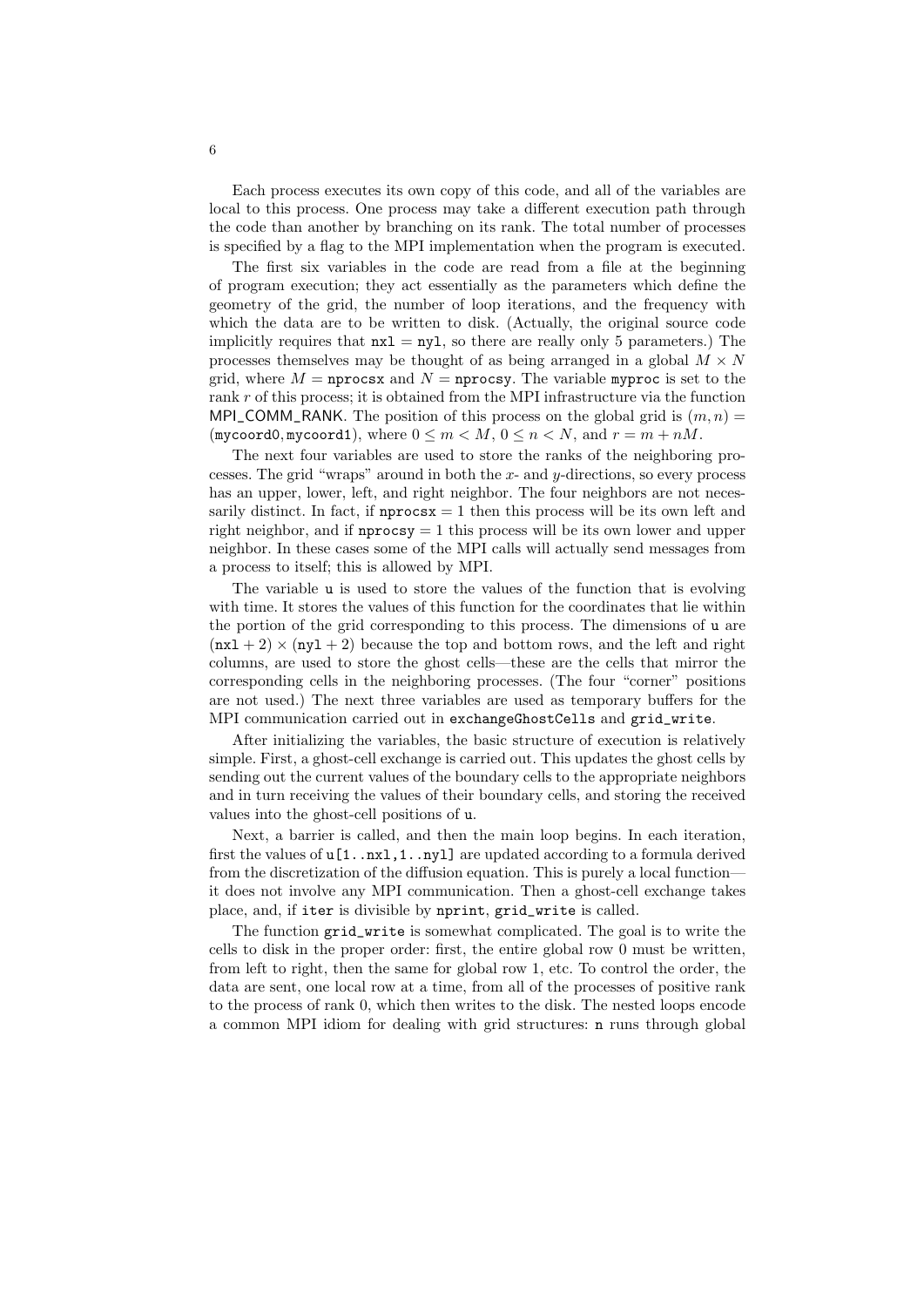y-coordinates of the processes; for each n, j runs through the local rows, and then m runs through the global x-coordinates of the processes. For a process of positive rank, action is taken only when (n, m) matches the global coordinates of this process.

Through discussions with the programmer, we arrived at several correctness properties for Diffusion2d. We describe three of these here: Deadlock-Free, GlobalLockstep, and LocalLockstep. The first says that the program can never deadlock. The second says that, for all  $n > 0$ , no process will call update(u) at step  $n$  unless every process has already completed update(u) at step  $n-1$ . The programmer pointed out that though he expected this property to hold, all that was actually required for correctness was the weaker property LocalLockstep—this says the same thing, but only for the four neighbors of a process.

In addition to these correctness properties, there were several questions concerning Diffusion2d that arose in our discussions with the programmer. One is Q1: Could the removal of the MPI\_Barrier statements from the code lead to a calculation that would not have occurred with the barriers, or could their removal lead to deadlocks if there were none before? The ability to answer questions of this sort could be very valuable to scientific programmers: barriers can take a huge toll on the performance of a parallel program, but it is often difficult to reason about them informally. Another is Q2: Are the final values written to disk independent of the interleaving or buffering choices made by the MPI implementation? The expectation is certainly that this should be so, but it is not obvious, a priori, why that must be.

# 3 Applying Spin

#### 3.1 Modeling the MPI Communication Primitives

Our first task was to model precisely the MPI communication functions. This task was simplified somewhat by the fact that Diffusion2d uses only one tag, and never makes use of the wildcards MPI\_ANY\_SOURCE or MPI\_ANY\_TAG. For these reasons, we could simply use one SPIN channel  $\texttt{chan}_i_j$ , for every ordered pair of processes  $(i, j)$ , to transfer messages from process i to process j.

Of course we must place a bound on the size of the channels. We call this chan\_size. A priori, this means that our model fails to be conservative, in that the number of pending messages sent from one process to another can never exceed chan\_size in the model, whereas MPI imposes no such bound. However, we will see that in certain cases we can justify a particular choice for chan\_size.

We allow for the possibility that  $\texttt{chan\_size} = 0$ , i.e., for the case where all communication is forced to take place synchronously. In this case the definitions of send and receive coincide exactly with those of Spin:

```
inline MPI_Send(schan, msg) { schan!msg } /* chan_size = 0 */
inline MPI_Recv(rchan, rbuf) { rchan?rbuf }
```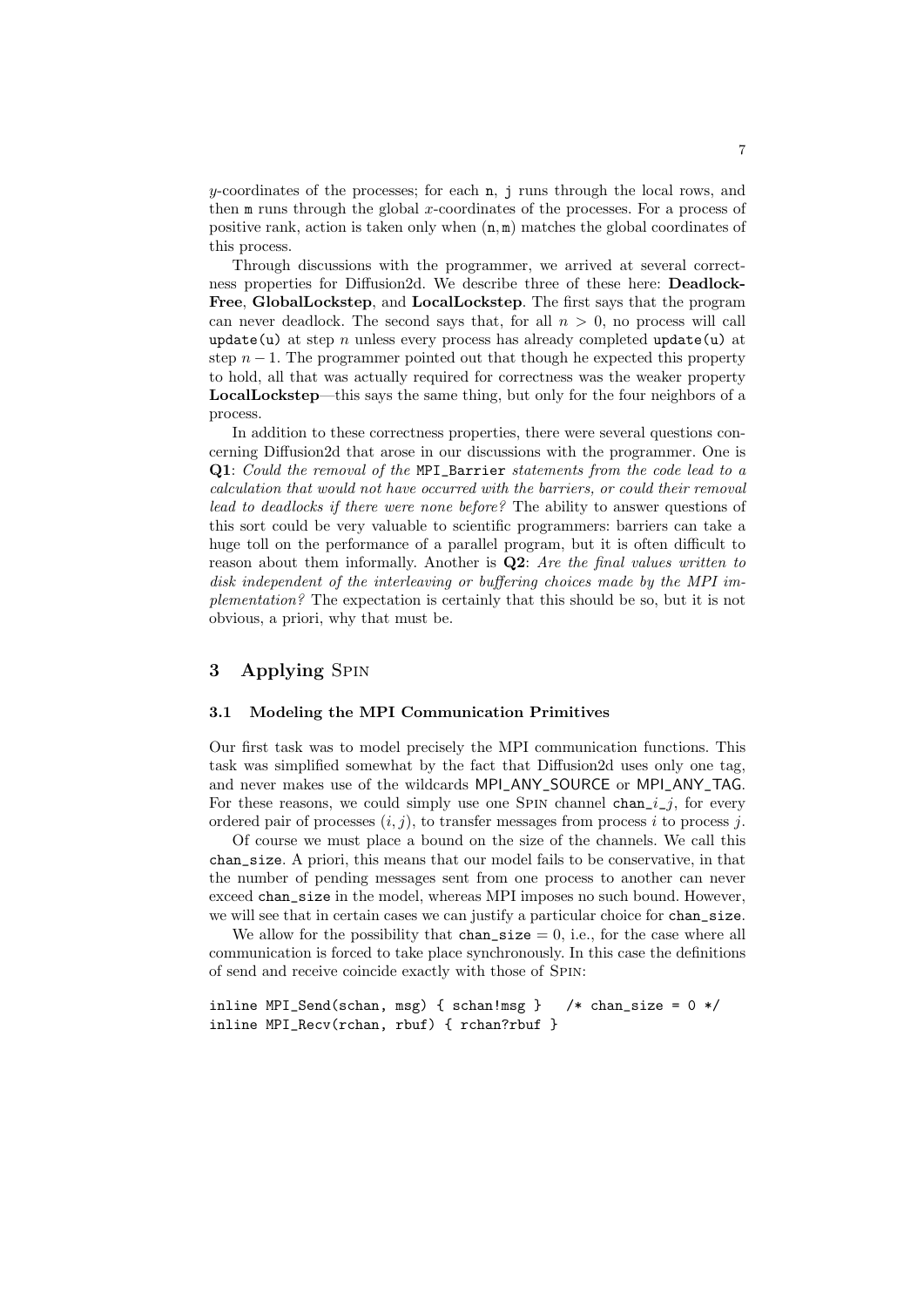A process i wishing to send a message msg to process j calls  $MPI\_Send$  with schan = chan\_i\_j. The receive is used in a similar way, and there rbuf is a variable, representing the receive buffer, into which the incoming message will be stored.

If chan  $size > 0$  the situation is a little more complicated. The semantics of Spin channels guarantees that each channel will maintain the messages in FIFO order. However, recall that the MPI Standard allows for the MPI implementation to choose, at any time, to force a particular communication to synchronize. To capture this behavior in our model, we leave the receive procedure as is, but we modify the send procedure by inserting a statement that may block until the channel is empty:

```
inline MPI_Send(schan, msg) { /* chan_size > 0 */
  schan!msg; if :: 1 \rightarrow empty(schan) :: 1 fi }
```
We represent MPI\_SENDRECV by allowing the send and receive to happen in either order. Again, we must also allow for the possibility that the send is synchronized. For chan\_size  $> 0$  we hence arrive at the following:

```
inline MPI_Sendrecv(schan, msg, rchan, rbuf) { /* chan_size > 0 */
  if :: schan!msg -> rchan?rbuf :: rchan?rbuf -> schan!msg fi;
  if :: 1 \rightarrow \text{empty}(\text{schan}) :: 1 \text{ fi}
```
The case chan\_size  $= 0$  must be dealt with separately because of the possibility that  $\text{schan} = \text{rchan}$ , i.e., the case where process i attempts to send/receive a message to/from itself. The MPI Standard guarantees that the send and receive must be able to take place synchronously if there are no pending messages (sent from i to i). This situation requires no special handling in the positive chan\_size case because, if there are no pending messages, the channel will be empty, and so the message can first be placed in the channel and then received. However, for chan\_size  $= 0$ , the procedure defined above would always block, when in fact it should always be able to complete without blocking. Hence we modify the definition in this case so that the message is just placed directly into the receive buffer:

```
inline MPI_Sendrecv(schan, msg, rchan, rbuf) { /* chan_size = 0 */if :: (schan == rchan) \rightarrow rbuf = msg :: else \rightarrowif :: schan!msg -> rchan?rbuf :: rchan?rbuf -> schan!msg fi
  fi }
```
For chan\_size  $> 0$ , we will refer to the procedures above as the *complex* communication model. We will also consider the simple communication model, in which we just remove the potentially blocking statement from the send and send-receive procedures. The effect of this will be that some statements in the simple model will not block whereas they might when the actual MPI program is executed. However, we will see that in some cases, the simple model will suffice for verifying certain properties, and can also improve the performance of Spin.

8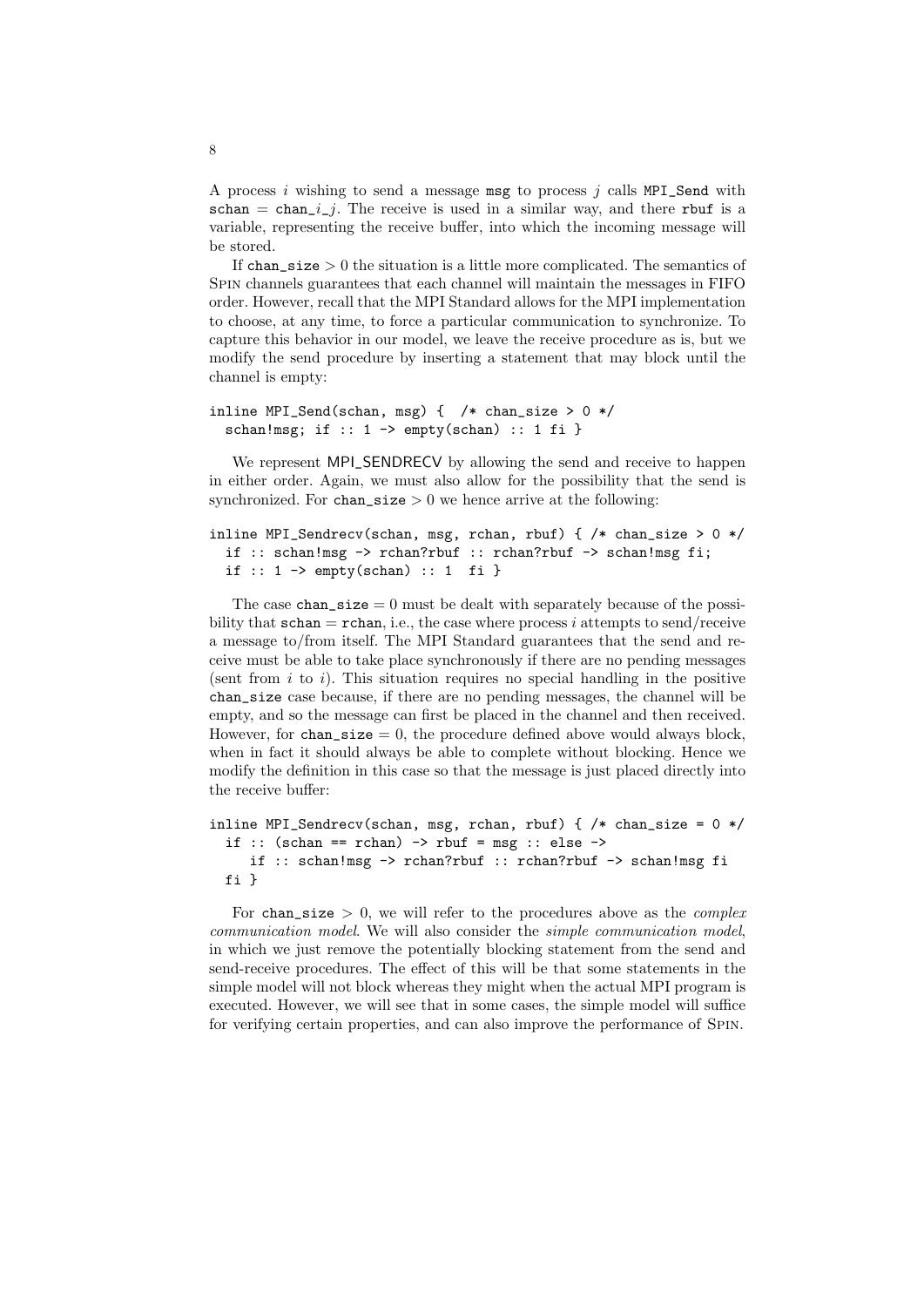Finally, we turn to MPI\_BARRIER. There are many standard ways to model a barrier; we chose a simple "coordinator barrier" approach. This entailed introducing an extra process with which an ordinary process interacts when it wishes to enter and exit a barrier. A special synchronous channel is used exclusively for this purpose. A 0 is sent on this channel when the process enters the barrier, and then a 1 is sent when the process attempts to exit the barrier. The barrier function waits to receive one 0 for each original process before accepting any 1s:

```
chan barrier_chan = [0] of \{bit\};inline MPI_Barrier() { barrier_chan!0; barrier_chan!1 }
active proctype Barrier() {
end_b: do :: barrier_chan?0; ...; barrier_chan?0;
             barrier_chan?1; ...; barrier_chan?1 od }
```
The label end<sub>-</sub>b is used to indicate to SPIN that an execution in which all other processes have terminated and the barrier is at position end\_b should not be considered deadlocked.

#### 3.2 Modeling Diffusion2d and Properties in SPIN

Having dealt with the model of the MPI infrastructure, we turned to the Diffusion2d program itself. The first question was how to represent the floating point data. However, we observed that none of the properties discussed here depend in any way on the actual values of the data. This fact reflects the simplicity of the program we have chosen as our example. Had our program contained, for example, a conditional statement that branched on an expression involving some of the data, we would have had to think carefully about the appropriate abstractions. Indeed, we plan on looking at such an example in future work. But for this example, we could simply abstract away the data altogether, and we sent only the bit 1, representing any message, on the channels. The upshot is that the channels in our model keep track only of the number of pending messages sent from one process to another.

We made a few other simple optimizations (for example, leaving out channels that would never be used). Otherwise, the Promela code for each process looks very much like the pseudo-code for Diffusion2d given above. To make it easy to experiment with different choices of the parameters and other options, we wrote a simple Java program that takes as input those choices, and outputs the corresponding Spin model. The 5 parameters that come from the program itself are nprocsx, nprocsy, nxl, nsteps, and nprint. The additional choices affecting the model include chan\_size, the choice between the simple or complex communication model (if chan\_size  $> 0$ ), and the choice of whether or not to include the barriers.

We now explain how we expressed the lockstep properties. (SPIN already has a built-in capacity to check for deadlock.) Let  $far(i, j)$  be the predicate which is true precisely when process i is at the position just before the call to  $update(u)$ and the value of iter in process i minus the value of iter in process j is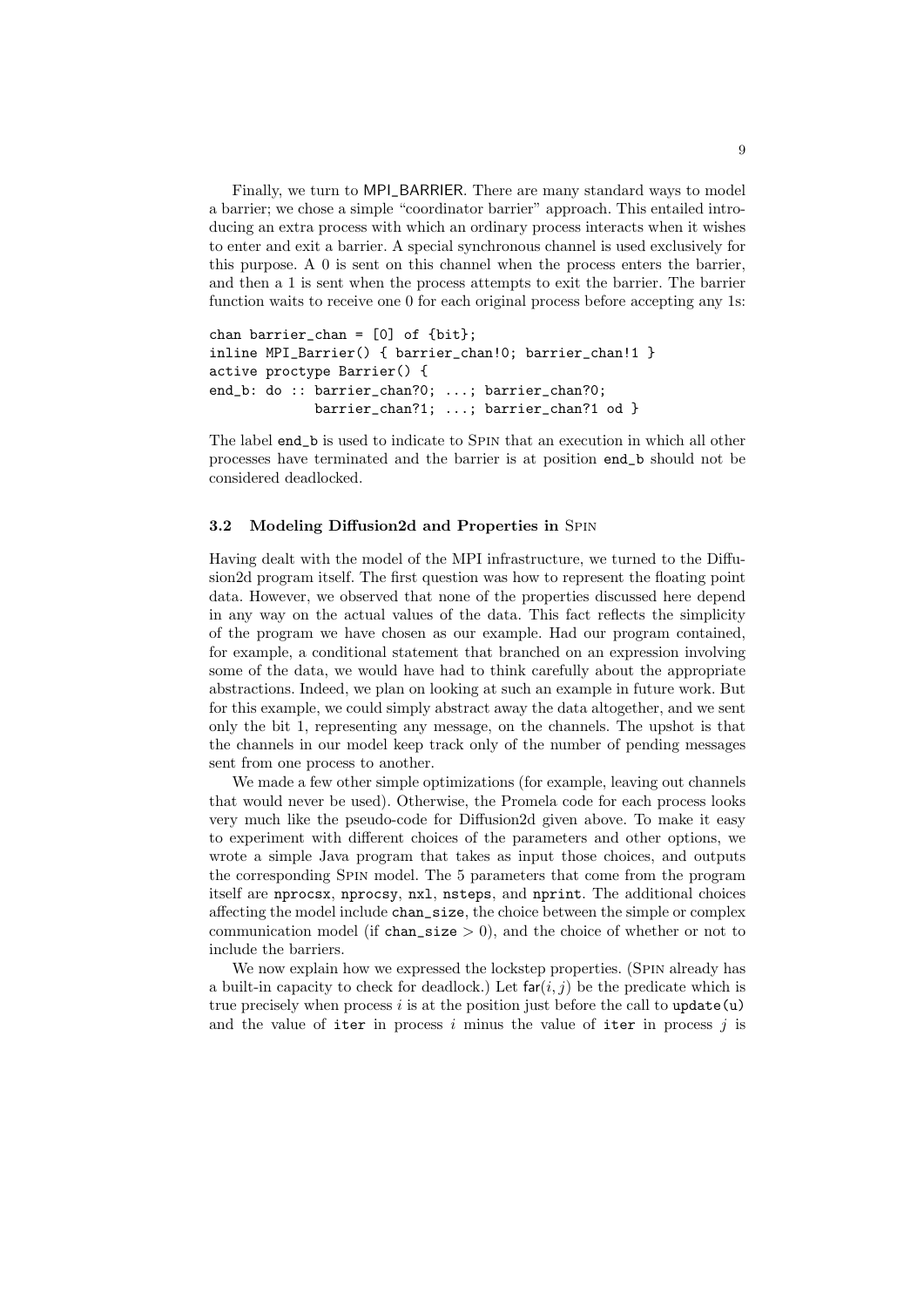greater than 1. This can be expressed in Spin by making the two iter variables global, inserting a label (Calculate) at the appropriate positions in the code, and adding the following:

```
#define far_i_j (proc_i@Calculate && (iter_i - iter_j > 1))
```
This predicate represents the undesirable behavior; let  $Lockstep(i, j)$  be the claim that  $far(i, j)$  is always false. We can use SPIN to check this property by including the never claim generated from the LTL formula  $\epsilon$ <sup> $\epsilon$ </sup> $\alpha$ <sup> $i$ </sup> $\epsilon$ <sup> $j$ </sup>.

Now, GlobalLockstep is equivalent to the conjunction of the Lockstep $(i, j)$ over all  $(i, j)$  for which  $i \neq j$ . To check this property, we could either verify the **Lockstep** $(i, j)$  individually, or we could define p to be the disjunction of the  $far(i, j)$  and check the single never claim generated from  $\langle p \rangle$ . The first approach may allow Spin to scale further, though the second is probably more efficient for small configurations. Similar comments apply to LocalLockstep, which is the conjunction over all  $(i, j)$  for which i and j are neighbors and  $i \neq j$ .

There is another approach which is more specific but could help the model checker further by reducing the number of states that need to be explored. Let  $\textsf{calc}(i, n)$  be the predicate which is true precisely when process i is at the position just before the call to  $update(u)$  and the value of iter in process i is n:

```
#define calc_i_n (proc_i@Calculate && (iter_i == n))
```
For  $n \geq 1$ , let **Lockstep** $(i, j; n)$  be the claim that, on any execution, calc $(i, n)$ must be preceded by  $\mathsf{calc}(j, n-1)$ . Hence  $\mathsf{Lockstep}(i, j)$  is equivalent to the conjunction, over all n, of the **Lockstep** $(i, j; n)$ . To check this property with SPIN, we use the never claim generated from the LTL formula  $(1q)U_p$ , where  $p = \text{calc}(i, n)$  and  $q = \text{calc}(j, n-1)$ . The potential advantage arises from the fact that the search can be truncated as soon as  $q$  becomes true when  $p$  is false.

#### 3.3 Verification with Spin

We instantiated a large number of models for various choices of the parameters and model options, and checked various versions of the properties. We used Spin version 4.0.0 of 1 January 2003, running on a Linux box with a 2.2 GHz Xeon processor and 4 GB of memory. In all cases we used the Spin options -DSAFETY (as ours are all safety properties), -DNOFAIR (as no fairness assumptions were needed), -DCOLLAPSE (for better compression), and -DMEMLIM=3000 (to utilize all 3 GB of memory available to a single process). To simplify the discussion that follows, we will use the term " $n \times m$  configuration" to refer to the configuration with nprocsx = n, nprocsy = m, and, unless explicitly stated otherwise,  $nx1 =$ 1 and nprint = nsteps = 2. (All inputs and results are available at http: //laser.cs.umass.edu/~siegel/projects.)

We were able to verify **DeadlockFree** and **LocalLockstep** in all cases where Spin did not run out of memory. But in verifying GlobalLockstep, a surprising thing occurred: for certain configurations, Spin found a counterexample. In general, the existence of a counterexample required nprocsx or nprocsy to be at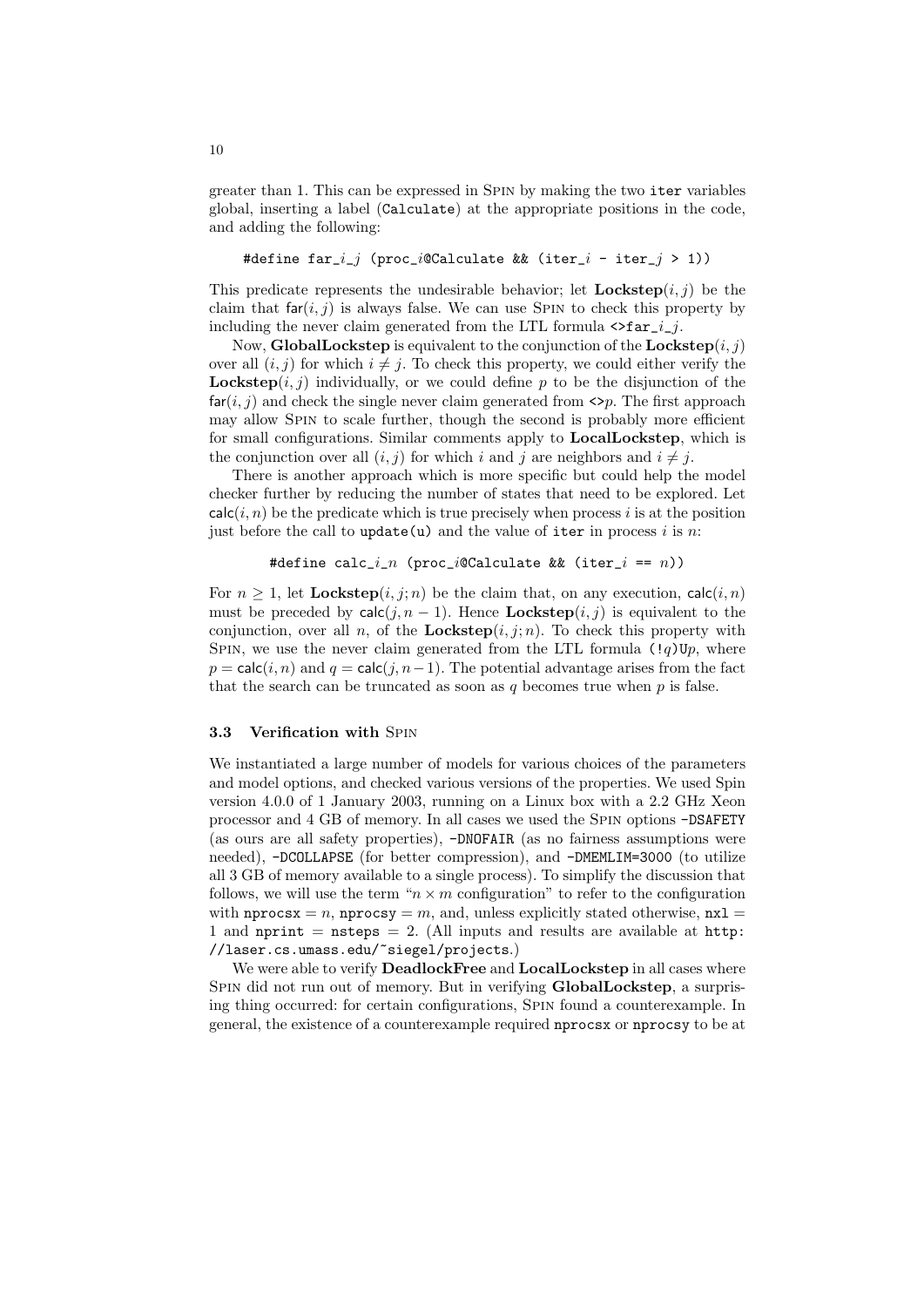least 4, chan\_size  $\geq 1$ , and nsteps  $\geq 2$ . In such circumstances, it is possible for one process to begin its calculation of  $u^2$  (the value of u at time step 2) before another has begun its calculation of  $u^1$ .

To see how this can happen, we outline the trace produced by Spin for the  $4 \times 1$  configuration. We may ignore the vertical exchanges of ghost cells as these just involve a process communicating with itself. Say all processes have just exited the first barrier and are about to enter the for loop. At this point iter is 0 in each process. Now process 3 may proceed to call exchangeGhostCells and send a message to process 2 as part of its first Sendrecv. Process 2 may also proceed to this point, receive this message, and send a message to process 1. At this point, process 2 may proceed to its second Sendrecv statement and send a message to process 3. Now process 1 may proceed to send a message to process 0, receive the message from process 2, proceed to its second Sendrecv and send a message to process 2. Process 2 can then receive that message, completing its participation in the exchangeGhostCells routine, return to the top of the loop, and then begin its calculation of  $u^2$ . Process 0 has still not entered the loop. Notice that at this point there will be two pending messages: one sent from process 2 to process 3, the other sent from process 1 to process 0.

As remarked earlier, the correctness of Diffusion2d does not depend on this property. However, the violation was a surprise to the programmer, who thought the synchronization enforced by the sends and receives would force all the processes to stay "close". In fact, once we have understood this counterexample, it is not hard to see that in a strip of  $2n$  processes, processes 0 and n can become n time steps apart, if chan\_size  $\geq 1$ . It appears, however, that for chan\_size = 0, GlobalLockstep holds.

We did run out of memory for relatively small configurations—for example,  $4 \times 4$  for **DeadlockFree**, even with chan\_size = 0. We were able to verify the  $4\times3$  case with chan\_size = 0 and with barriers. In this case there were  $3.8\times10^6$ states stored, Spin used 153 MB of memory, and it took slightly over 3 minutes to execute spin -a and compile and execute the analyzer. Without barriers, the performance was  $1.5 \times 10^6$  states, 60 MB, and just over 1 minute.

For positive chan\_size, the choice of simple or complex communication model made a big difference in the size of the state space. Consider, for example, the  $4 \times 2$  configuration without barriers and with chan\_size = 1. Using the complex model, there were  $2.8 \times 10^7$  states stored in verifying **DeadlockFree**; with the simple model this number was reduced to  $9.6 \times 10^4$ .

As we suspected, verification of  $Lockstep(0, 1; 2)$  required fewer states than for the stronger **Lockstep**(0, 1). For example, verification in the  $3 \times 3$  configuration with chan\_size  $= 1$ , no barriers, and the simple communication model, required storing 89, 838 states for the former property, and 400, 482 states for the latter. This allowed us to scale  $Lockstep(0, 1; 2)$  as far as the  $4 \times 4$  configuration  $(2.5 \times 10^7$  states, 1655 MB, 29 minutes). SPIN was able to find the counterexample to **Lockstep** $(0, 2; 2)$  in quite large configurations—at least  $7 \times 7$ (beyond this point, Spin complains that there are too many channel types).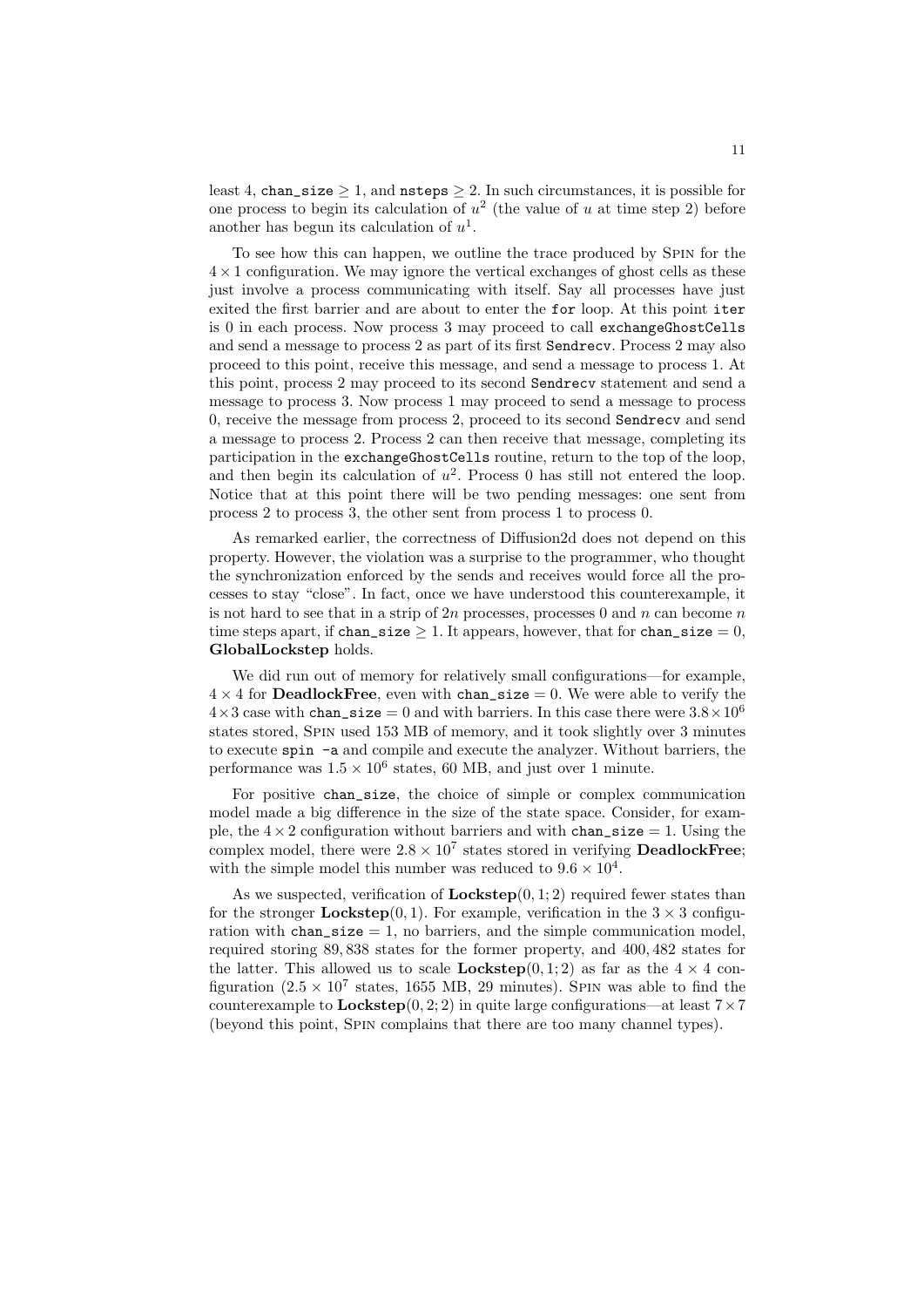The lockstep properties provide an example for which the simple communication model is conservative. For, if we ignore what goes on within a call to an MPI function, the set of all execution prefixes is the same whether one uses the simple or complex model; the difference lies in the fact that some of those finite prefixes may be considered deadlocked in the complex model, but not in the simple one. Since a lockstep property does not depend on this distinction, it will hold under the simple model if, and only if, it holds under the complex one.

All of the results were the same with and without the barriers. At the very least, this provided some evidence that the barriers might not be necessary.

# 4 Applying INCA

INCA takes as input a description of a concurrent program in the S-Expression Design Language (SEDL) together with a property expressed in the INCA query language [14]. (The query actually describes a violation of the property, much like the never claims in Spin.) From these it produces an Integer Linear Programming (ILP) problem which can be analyzed by standard linear programming tools such as CPLEX. If the ILP problem has no solution, the property is guaranteed to hold on all executions of the program. On the other hand, a solution to the ILP problem may or may not correspond to an actual counterexample to the property; if not, then there are ways to augment the ILP problem to increase the precision of the model. A constrained search using the values in a solution to the ILP problem as the counts of events in an execution can be used to determine whether a solution corresponds to a counterexample.

SEDL resembles a subset of Ada in a Lisp-like syntax. One defines tasks, which have their own local variables, execute concurrently, and communicate via rendezvous. SEDL does not explicitly provide for buffered communication, nor for shared variables (which is essentially what the Spin channels are). For these reasons, for our initial experiments with INCA we restricted ourselves to the case chan  $size = 0$ .

As with Spin, our first task was to model the MPI primitives. To do this, each task j declares entries chan\_i\_j. Process i sends a message to process j by calling that entry; process  $j$  receives from  $i$  by issuing an accept on that entry. The MPI\_SENDRECV is modeled using the SEDL select statement, which is like the Spin if statement. For example, an MPI\_SENDRECV issued in process 0, sending to process 6 and receiving from 3, would be represented as follows:

```
(select (when t (call proc_6 chan_0_6) (accept chan_3_0))
       (when t (accept chan 3_0) (call proc 6 chan 0_6)))
```
This even works in the case where a process send-receives itself as INCA allows a task to call one of its own entries. The barrier was modeled exactly as with Spin, and again, we abstracted away the floating point data to produce a model much like the one used for Spin.

There is a standard INCA deadlock query, and the queries for  $Lockstep(i, j)$ and **Lockstep** $(i, j; n)$  are just like the corresponding never claims in SPIN. There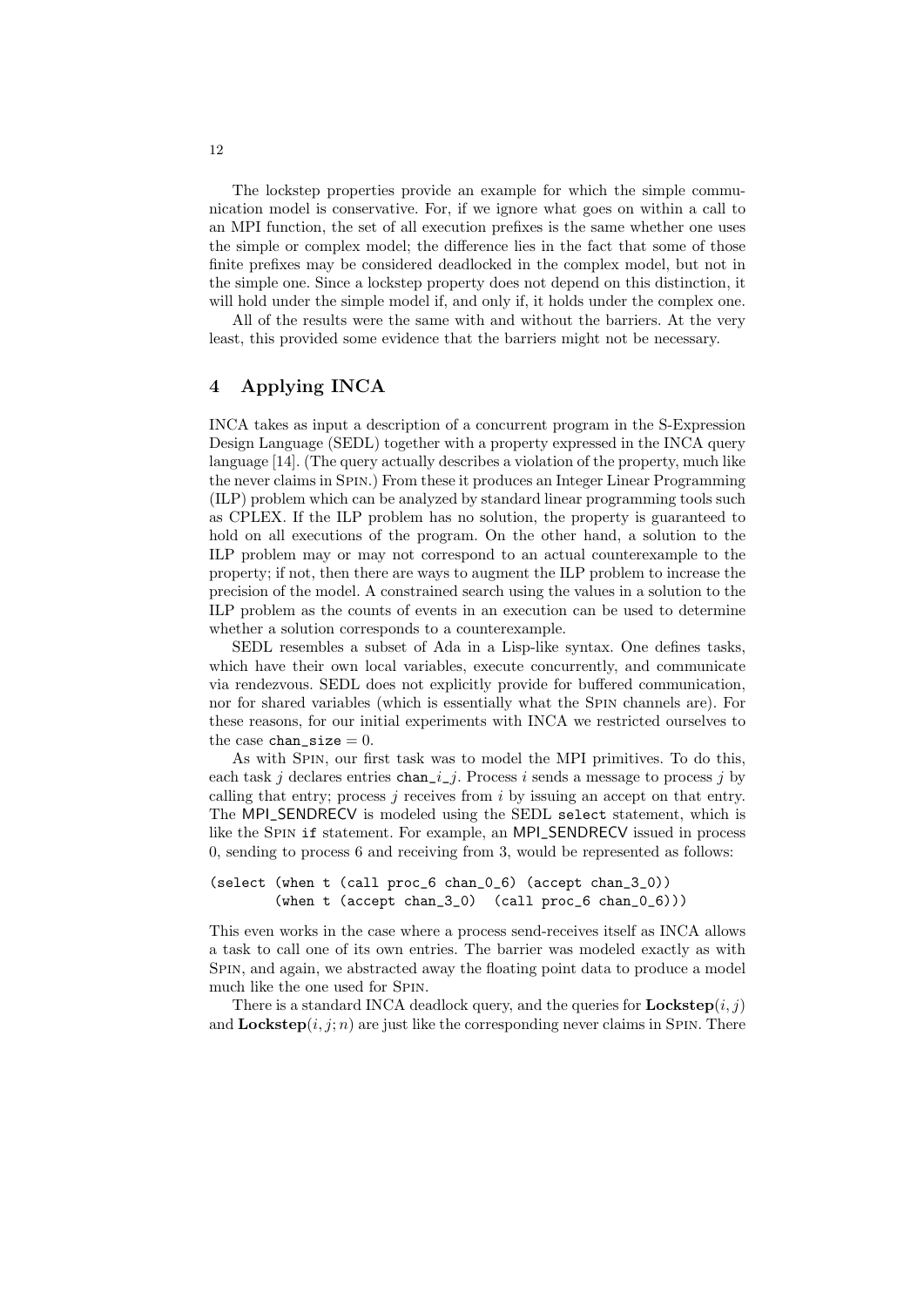is no easy way to represent the conjunction of two properties as a single property in INCA (this is because one cannot easily represent the disjunction of two ILP problems as a single ILP problem) and so, unlike the case for SPIN, we could not check all parts of GlobalLockstep or LocalLockstep all at once.

We instantiated models for the same configurations that we had used for Spin, and used INCA version 3.5 and CPLEX Optimizer 8.1.0 on the same hardware. For INCA, the limiting factor is more often time than memory: the ILP problems generated by INCA can often be solved by CPLEX very quickly, but sometimes CPLEX will run for hours without reaching a conclusion; in these cases we say we "ran out of time."

We were able to verify all of the properties whenever we did not run out of time. (Recall that the violation to **GlobalLockstep** requires a positive value for chan\_size.) For DeadlockFree, the choice of whether or not to include the barriers made a big difference in how far we could scale. With the barriers we ran out of time on the  $3 \times 3$  grid. Without them we could scale as far as  $8 \times 8$ , and the time required (which includes the time to run INCA and CPLEX) grew roughly exponentially in the number of processes: 33 seconds for the  $5 \times 5$  grid, 5 minutes for  $6 \times 6$ , 54 minutes for  $7 \times 7$ , 2, 577 minutes for  $8 \times 8$ .

We were able to verify  $Lockstep(0, 1; 2)$  and  $Lockstep(0, 2; 2)$  for very large grids as well (at least  $12 \times 12$ ), with and without barriers. For even the largest of these, the analysis time is under one minute.

#### 4.1 Using INCA for Buffered Communication

In order to incorporate buffers into our INCA model, we created a separate channel task chan\_ $i$ \_j for each pair of processes. Since we are only keeping track of the number of messages in a channel, each channel task contains one integer variable (len) which is incremented or decremented as messages are deposited or removed. The sending task calls an entry send in the channel task to deposit a message; the receive task calls an entry receive to pick up a message.

As with SPIN we had two channel models: the simple one, in which a send blocks only if the channel is full, and the complex one, which might block the sender until the message can be received. For the simple model, the definition of chan\_0\_1 appears as follows:

```
(task chan_0_1
 ((entry send) (entry receive) (variable len chan_range 0))
 ((loop (select
   (when (< len chan_size) (accept send) (assign len (+ len 1)))
   (when (<i>len 0</i>) (accept receive) (assign len (- len 1)))))
```
Now an MPI\_SEND from process  $0$  to 1 becomes simply (call chan  $0.1$  send), while the corresponding receive is (call chan\_0\_1 receive). The send-receive statement is modeled using the select construct as before.

For the complex channel model, we modified the channel task by requiring the sender to make two calls: the first to an entry send as before, the second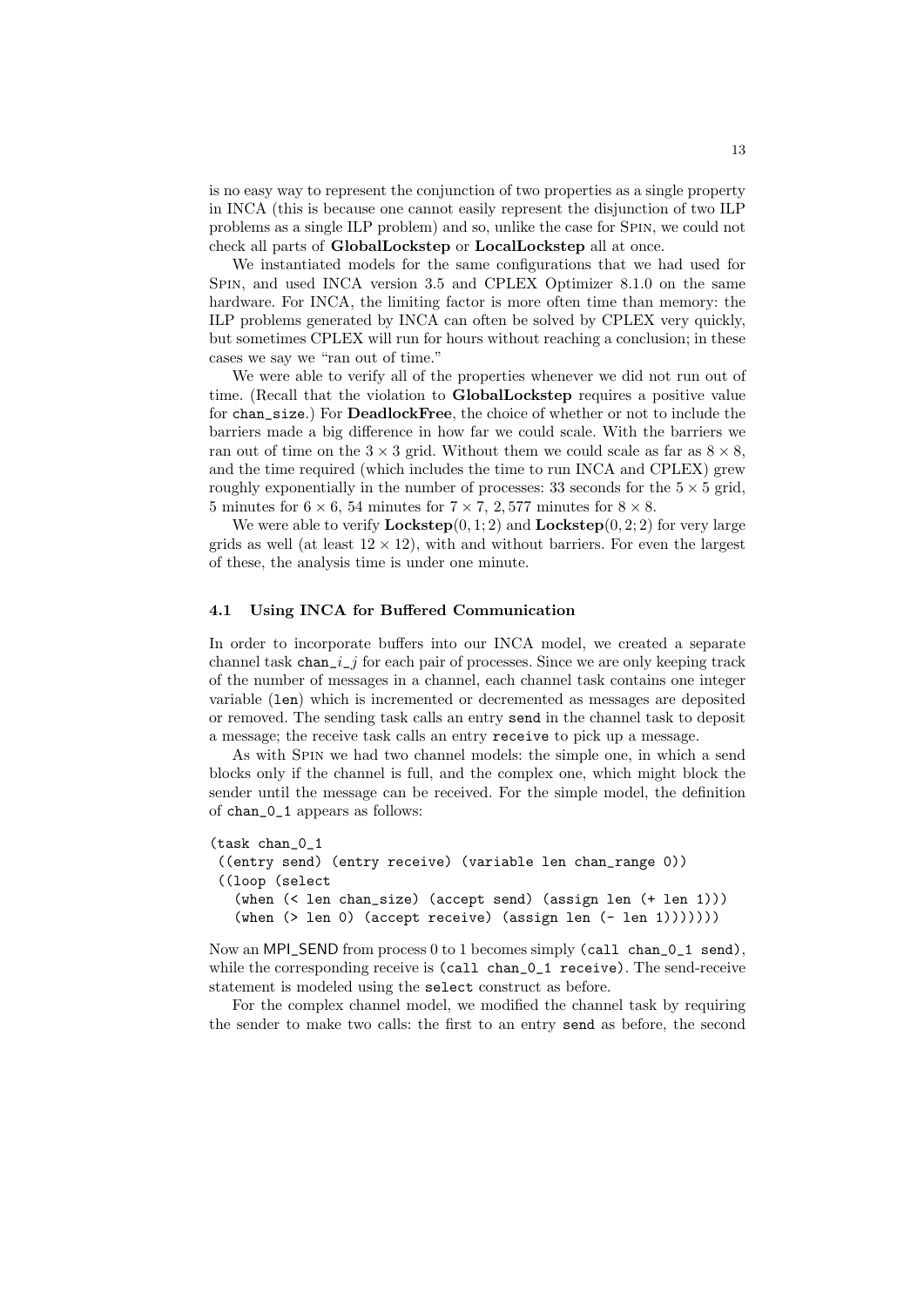to an entry complete. The latter has the possibility of blocking until the channel becomes empty, i.e., until the message has been received. The definition of MPI\_SENDRECV must also be modified as follows:

```
(select
  (when t (call chan_0_6 send)
    (select
      (when t (call chan_0_6 complete) (call chan_3_0 receive))
      (when t (call chan_3_0 receive) (call chan_0_6 complete))))
  (when t (call chan_3_0 receive)
    (call chan_0_6 send) (call chan_0_6 complete)))
```
In our first attempts applying this approach to the lockstep properties, we obtained many spurious solutions with disconnected cycles in the channel tasks. However, we were able to take advantage of the special structure of the channel tasks to create a very efficient form of the cycle-elimination procedure described in [15], and this provided enough precision for a conclusive result in all cases.

Using the simple communication model with  $\texttt{chan\_size} = 1$ , we were able to verify  $\mathbf{Lockstep}(0, 1; 2)$  and find the counterexamples to  $\mathbf{Lockstep}(0, 2; 2)$ , each in configurations up to size  $12 \times 12$ . The times for the  $12 \times 12$  grid were 2 and 43 minutes, respectively. We were even able to use INCA to find an execution prefix, for a  $12 \times 12$  grid, in which two processes become 6 time steps apart.

## 5 Theoretical Results

Our experience analyzing Diffusion2d led us to begin a more general investigation of the properties of MPI programs. Here we give a brief summary of our inquiry; the details and proofs appear in [16]. To simplify matters, we focused on programs that use only the subset of MPI that occurs in Diffusion2d. While these functions represent only a small subset of the MPI library, they are among the most fundamental and commonly used MPI functions, and many interesting and complex parallel programs can be written using only them. Furthermore, we expect that the techniques we have developed to deal with this subset can be extended to a much larger portion of MPI, including the collective functions such as MPI\_BROADCAST and MPI\_GATHER.

In order to reason about such programs, we defined a precise notion of a model  $M$  of an MPI program. In essence  $M$  consists of an automaton for each process, and a set of channels (each with a fixed sending and receiving process). The transitions may be labeled by either local events, or by communication events. The latter have the form  $cla$  and  $cla$ , where a is a constant. Each state is either a *terminal state* (a state with no outgoing transitions, representing process termination), a local-event state (all transitions departing from that state are local), a sending state (there is only one departing transition and it is labeled by a send event), a receiving state (all the departing transitions are labeled by receive events), or a send-receive state—a state from which first a send can happen and then a receive, or first a receive then the send.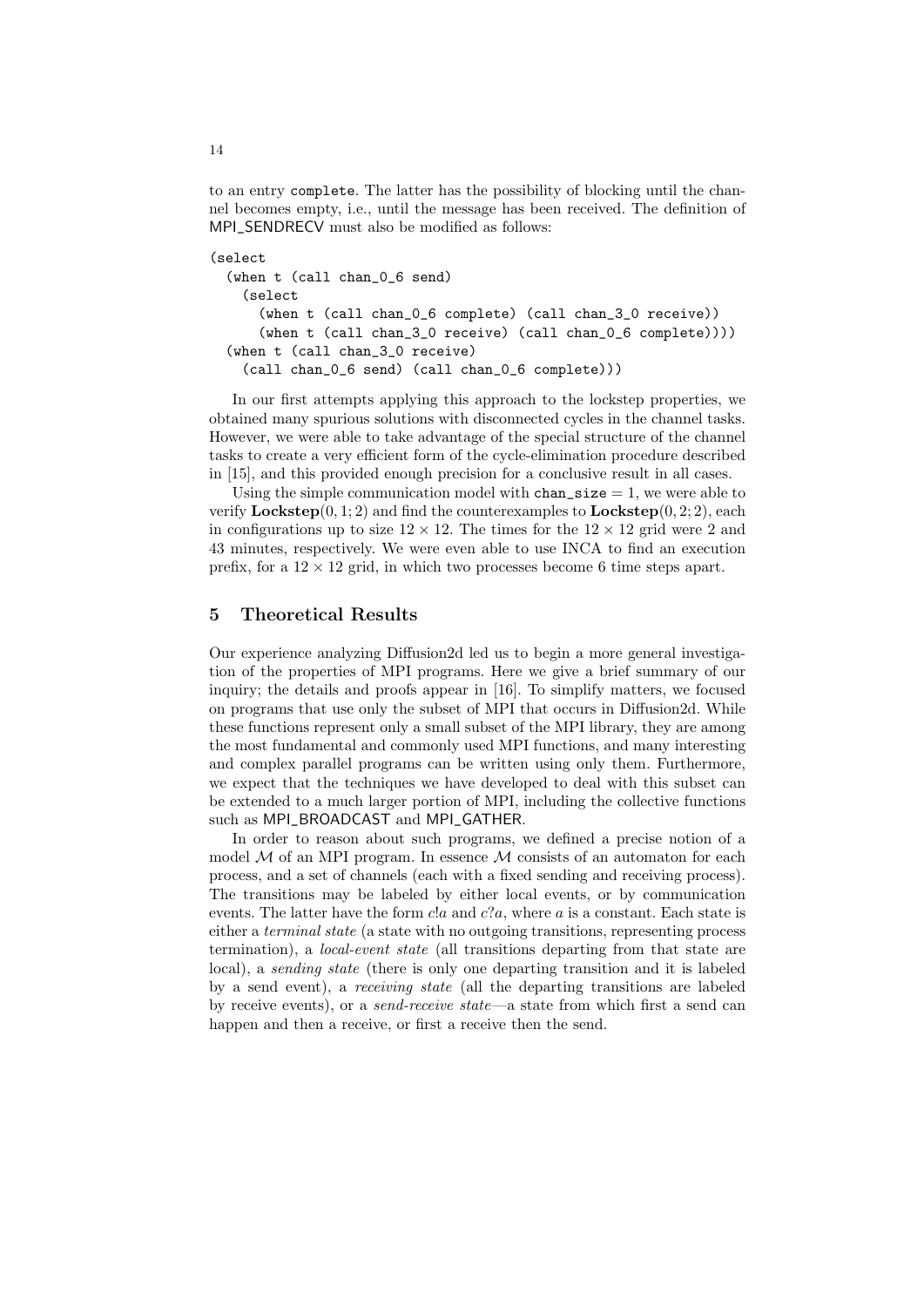An execution prefix of  $\mathcal M$  is a sequence of transitions from the various automata such that (i) the projection onto each automaton is a path starting from the initial state, and (ii) for each channel, the sequence of sends and receives on the channel obey FIFO ordering. A synchronous prefix is one in which every send is immediately followed by its matching receive. All of the theorems here also require that  $\mathcal M$  have no wildcard receives—this means that for any state s, there exists a channel  $c$  such that every receive transition departing from  $s$ has a label of the form  $c$ ? a for some a. This corresponds to a program that uses neither MPI\_ANY\_TAG nor MPI\_ANY\_SOURCE.

An execution prefix results in a *potential deadlock* if (i) at least one process is not at a terminal state, (ii) no process is at a local state, and (iii) if a process  $p$ is at a receiving or send-receive state, then for all channels  $c$  for which there is a receive transition leaving that state, there are no pending messages on  $c$  and no process is at a state from which it can execute a send on c. We say "potential" because it is not necessarily the case that a program that has followed such a path will deadlock. It is only a possibility—whether or not an actual deadlock occurs depends on the buffering choices made by the MPI implementation at the point just after the end of this prefix: if the implementation decides to force all sends to synchronize at this point, the program will deadlock; if it decides to buffer one or more sends, the program may not deadlock. Hence the potentially deadlocked prefixes are precisely the ones for which some choice by a legal MPI implementation would lead to deadlock. Since this is precisely the kind of behavior we wish to avoid, we say that  $\mathcal M$  is *deadlock-free* if it has no execution prefix of this form. We say that it is *synchronously deadlock-free* if it has no synchronous execution prefix of this form. We can prove the following:

**Theorem 1.** Let  $M$  be a model of an MPI program with no wildcard receives. Then  $M$  is deadlock-free if, and only if,  $M$  is synchronously deadlock-free.

The consequence is that, for such a model, it suffices to check deadlock-free with chan  $size = 0$ .

The next theorem concerns the question of barriers. It states that if a model is deadlock-free, it must remain deadlock-free after removing all barrier statements. Barriers can be represented in our formalism by adding a coordinator process as we did with our SPIN and INCA models. If  $M$  is a model and  $B$  is an appropriate set of states from the automata in  $\mathcal{M}$ , we let  $\mathcal{M}^B$  denote the model with the new barrier process and with barriers added just after the states in B. We have

**Theorem 2.** Assume M has no wildcard receives. If  $\mathcal{M}^B$  is deadlock-free then M is deadlock-free.

We say that  $M$  is *locally deterministic* if it has no wildcard receives and every local-event state has exactly one outgoing transition.

Theorem 3. Suppose M is a locally deterministic model of an MPI program. Then there exists an execution prefix  $S$  for  $M$  with the following property: if  $T$ is any execution prefix of  $\mathcal M$ , then for all processes p, the projection of  $T$  onto p is a subsequence of the projection of S onto p, up to possible reordering of the send and receive parts of send-receive statements.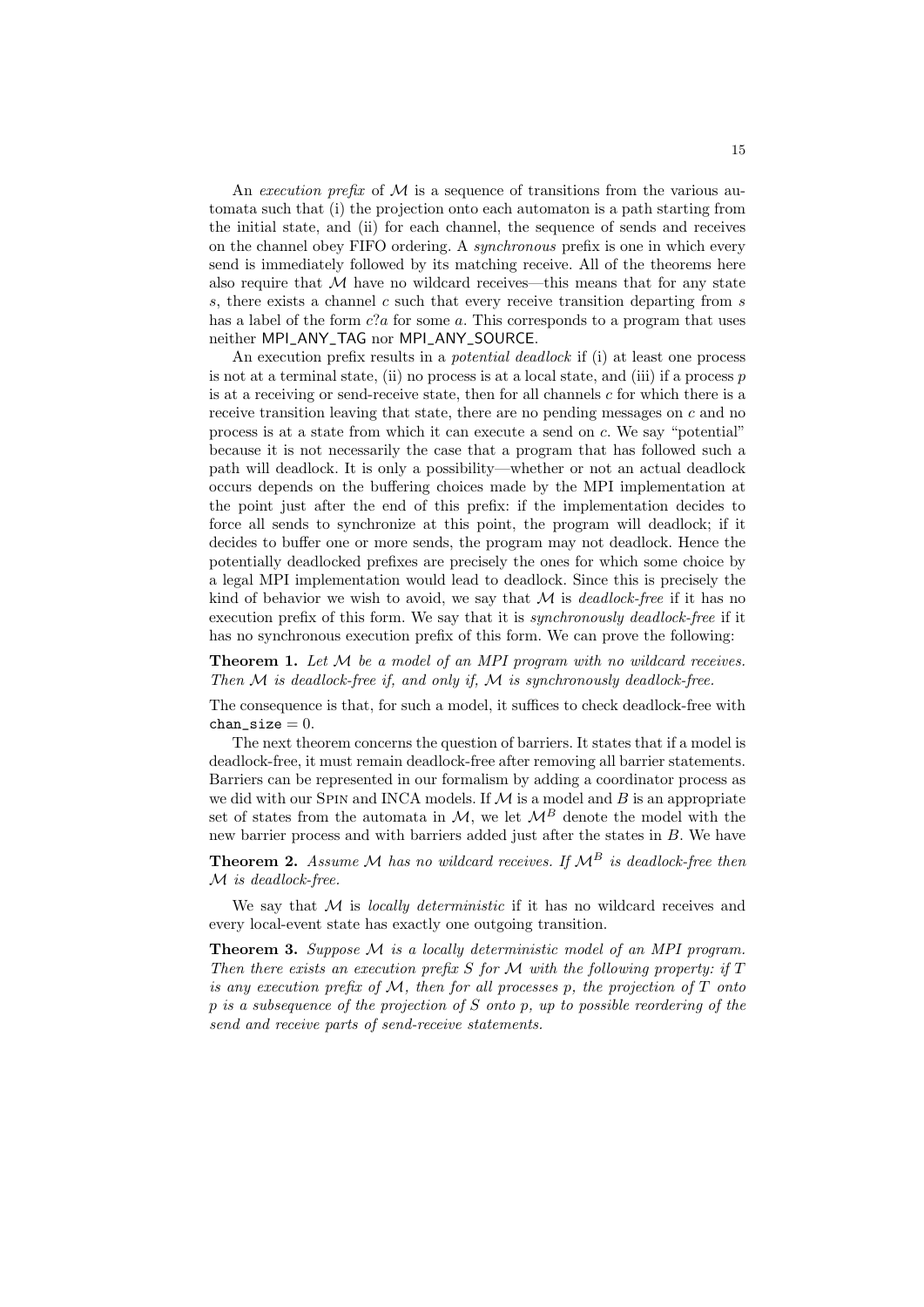Corollary 1. Suppose M is a locally deterministic model of an MPI program. Then M is deadlock-free if, and only if, there exists a synchronous execution prefix  $T$  such that either  $T$  is infinite or  $T$  is finite and ends with each process in a terminal state.

Now suppose we are given values of the parameters for Diffusion2d, and also a choice of platform for which the numeric operations are deterministic functions. Then the "full-precision" model  $M$  of the program is locally deterministic. Therefore Theorem 3 provides an affirmative answer to Q2. As for Q1, Theorem 2 shows that if Diffusion2d was deadlock-free with the barriers, it will be deadlock-free after the barriers are removed; it must necessarily result in the same computation by Theorem 3. Hence the barriers really are unnecessary for the correctness of the program. Moreover, to check that Diffusion2d (with the given parameters) is deadlock-free, Corollary 1 shows that it suffices to check a single execution of  $M$  and observe that it terminates normally. So verifying DeadlockFree does not really require any model checking at all (though the lockstep properties are a different matter).

# 6 Related Work

Finite-state verification techniques have been applied to various message-passing systems almost from the beginning and Spin, of course, provides built-in support for a number of message-passing features. Various models and logics for describing message-passing systems (e.g., [1, 12]) are an active area of research. But only a few investigators have looked specifically at the MPI communication mechanisms. Georgelin et al. [5] have described some of the MPI primitives in LOTOS, and have used simulation and some model checking to study the LOTOS descriptions. Matlin et al. [10] used Spin to verify part of the MPI infrastructure.

Our theorems about MPI programs depend on results about the equivalence of different interleavings of events in the execution of a concurrent program. Our results are related to the large literature on reduction and atomicity (e.g., [2,4,8]) and traces [11]. Most of the work on reduction and atomicity has been concerned with reducing sequences of statements in a single process, although Cohen and Lamport [2] consider statements from different processes and describe, for example, a producer and consumer connected by a FIFO channel in which their results although them to assume that messages are consumed as soon as they are produced. We do not yet fully understand, however, the extent to which our results in the MPI setting correspond to their results for TLA.

Manohar and Martin [9] introduce a notion of slack elasticity for a variant of CSP. Essentially, a system is slack elastic if increasing the number of messages that can be buffered in its communication channels does not change the behavior of the system. Their goal is to obtain information about pipelining for hardware design and the nondeterminism and communication constructs in their formalism are somewhat different from ours. The theorems they prove, however, are similar in many respects to ones we describe for MPI programs.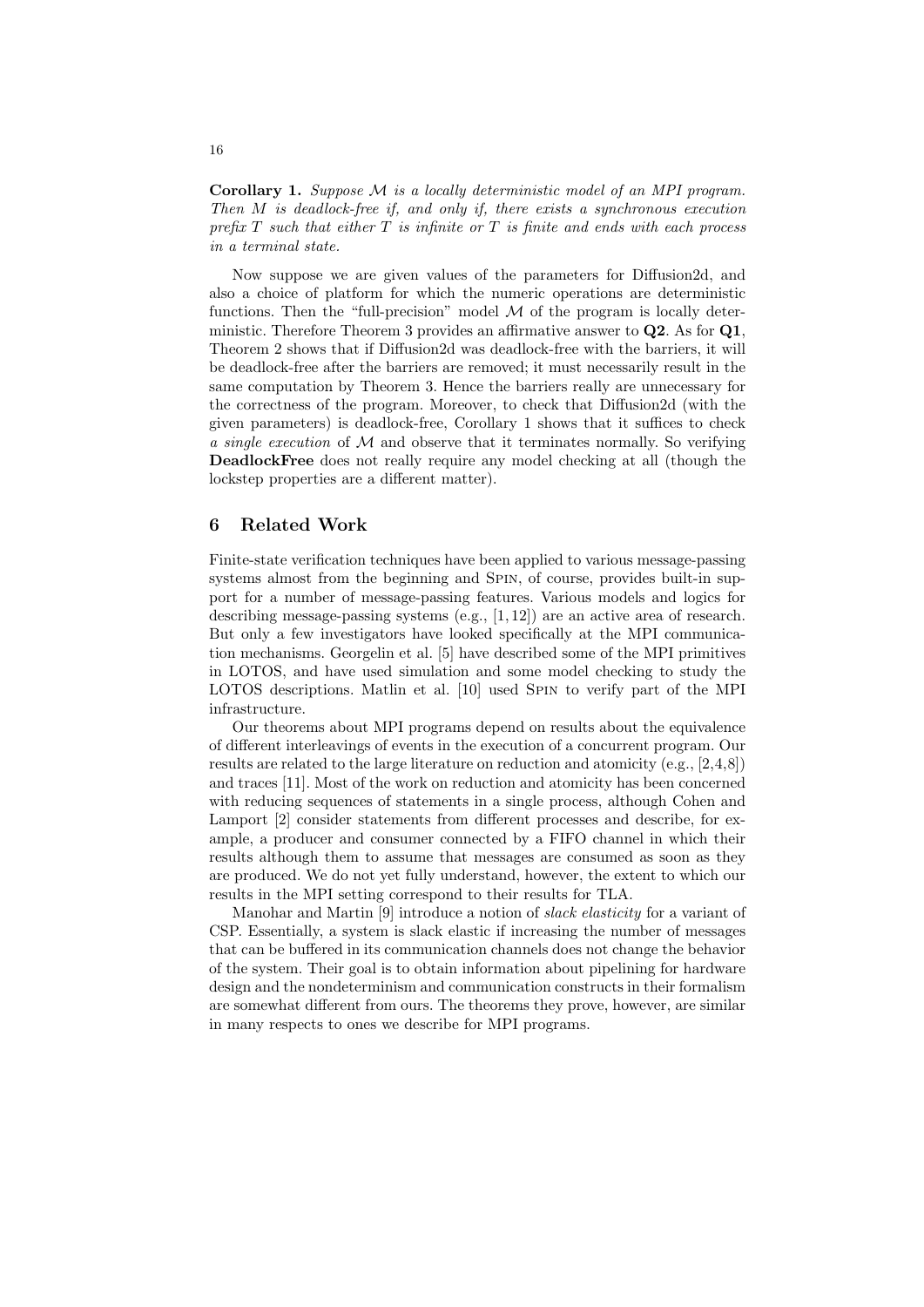## 7 Conclusions

MPI-based software for scientific computation represents an important and growing domain of concurrent software, with all the standard problems introduced by concurrency. Although FSV techniques can offer solutions to many of these problems, various aspects of the MPI framework, such as dynamic changes in message buffer size, and the scale of typical MPI programs present substantial obstacles to the successful application of FSV methods. In this paper, we have applied FSV techniques to a small, but realistic, example of a parallel scientific program using MPI in order to check some properties of interest to the programmer. We have shown how to model some of the problematic MPI communication constructs, and we have described some theoretical results that simplify the verification process.

For small configurations of the MPI program, both Spin and INCA could verify the two properties that hold and found counterexamples for the one that did not. The programmer was surprised that **GlobalLockstep** was violated, but the violation can occur only when at least one dimension of the grid is greater than three and messages are buffered, making the system big enough to be hard to reason about informally (although certainly tiny by MPI standards). We do not attach much significance to the fact that INCA could do larger configurations than Spin. Although we regard ourselves as reasonably skilled Spin users, we are certainly more expert in applying INCA. It may well be that there are more efficient ways to model the MPI constructs in Promela, or that different settings would significantly improve the performance of Spin. In any case, it would be foolish to generalize very far on the basis of analysis of a single program.

Although MPI programs like the examples described here exhibit significant symmetry, we do not expect substantial gains from applying standard symmetry methods in model checking. The problem is that these methods cannot reduce the state space by a factor of more than the order of the symmetry group, and the growth of the symmetry group does not keep pace with the growth of the state space as the systems are scaled up. Compositional methods, on the other hand, might very well allow for collapsing the system to some minimal configuration, depending on the property being checked, and we hope to investigate this approach in the future.

Our theoretical results help simplify the verification and suggest that other results tailored to the MPI domain may increase the range of MPI programs to which FSV techniques may be effectively applied. We plan to extend our investigation to the more general cases of programs making use of wildcard receives, non-blocking sends and receives, and the MPI collective operations. It will also be important to find appropriate abstractions for programs where the values of floating point data affect the flow of control.

We thank Andrew Siegel for supplying the Diffusion 2d example and for many discussions of the problems of developing MPI-based scientific software. We are also grateful to Ewing Lusk for clarifying some of the more complicated parts of the MPI Standard and for encouraging this work. This research was partially